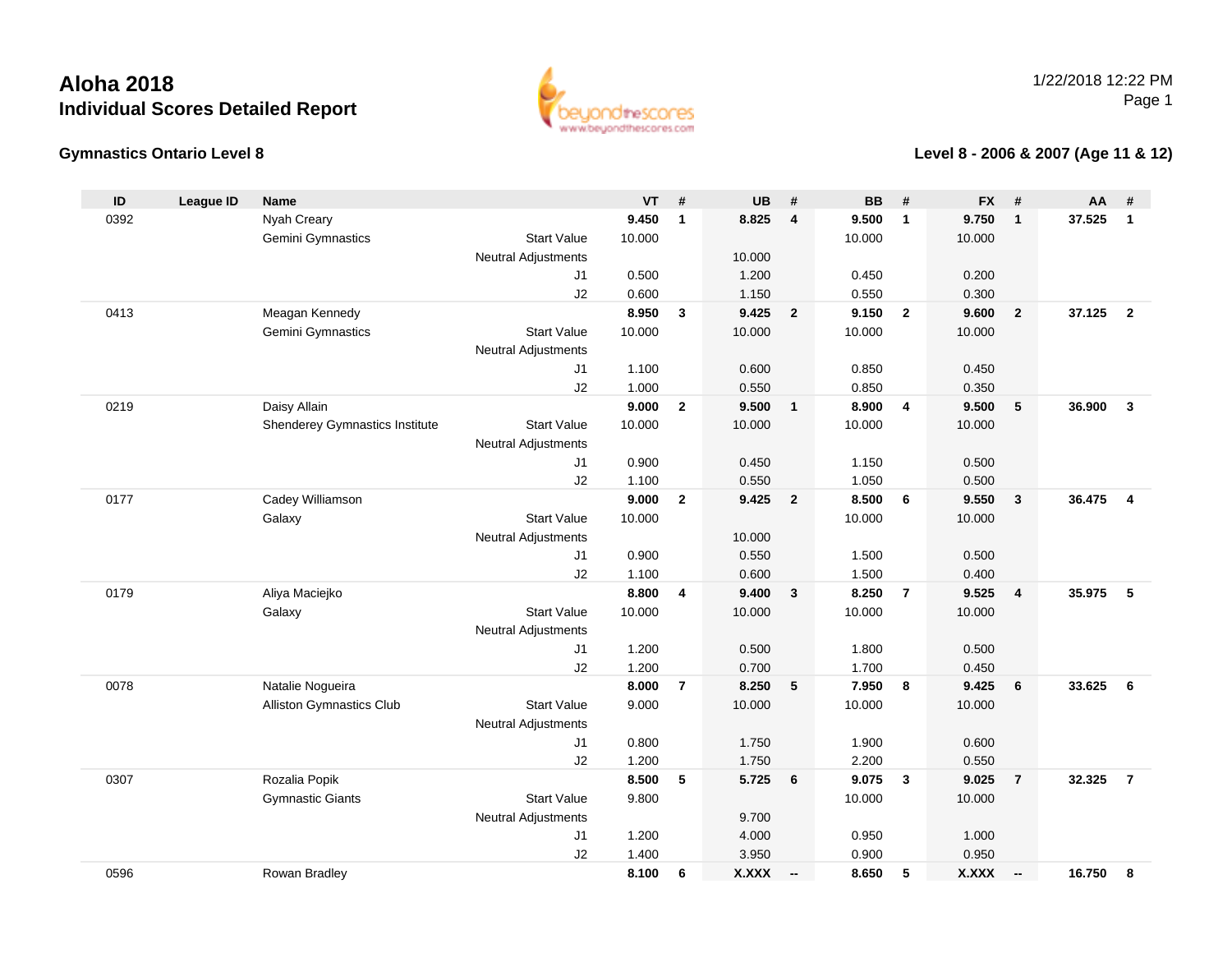

| <b>Start Value</b><br><b>Shenderey Gymnastics Institute</b> | 9.000 | 10.000 |  |
|-------------------------------------------------------------|-------|--------|--|
| Neutral Adjustments                                         |       |        |  |
|                                                             | 0.900 | .400   |  |
| υZ                                                          | 0.900 | .300   |  |

### **Gymnastics Ontario Level 8**

**Level 8 - 2005 (Age 13)**

| ID   | League ID | <b>Name</b>                    |                            | $VT$ # |                | <b>UB</b> | #                       | <b>BB</b> | #              | <b>FX</b> | #              | <b>AA</b> | #              |
|------|-----------|--------------------------------|----------------------------|--------|----------------|-----------|-------------------------|-----------|----------------|-----------|----------------|-----------|----------------|
| 0450 |           | Ava Stewart                    |                            | 9.050  | 1              | 9.700     | 1                       | 9.525     | -1             | 9.550     | $\overline{2}$ | 37.825    | 1              |
|      |           | Gemini Gymnastics              | <b>Start Value</b>         | 10.000 |                | 10.000    |                         | 10.000    |                | 10.000    |                |           |                |
|      |           |                                | <b>Neutral Adjustments</b> |        |                |           |                         |           |                |           |                |           |                |
|      |           |                                | J1                         | 0.800  |                | 0.350     |                         | 0.550     |                | 0.350     |                |           |                |
|      |           |                                | J2                         | 1.100  |                | 0.250     |                         | 0.400     |                | 0.550     |                |           |                |
| 0519 |           | Ashley Redmond                 |                            | 9.050  | $\mathbf{1}$   | 9.500     | $\overline{2}$          | 9.200     | $\overline{2}$ | 9.625     | $\mathbf{1}$   | 37.375    | $\overline{2}$ |
|      |           | Gymnastics Mississauga         | <b>Start Value</b>         | 10.000 |                | 10.000    |                         | 10.000    |                | 10.000    |                |           |                |
|      |           |                                | <b>Neutral Adjustments</b> |        |                |           |                         |           |                |           |                |           |                |
|      |           |                                | J1                         | 1.000  |                | 0.500     |                         | 0.700     |                | 0.350     |                |           |                |
|      |           |                                | J2                         | 0.900  |                | 0.500     |                         | 0.900     |                | 0.400     |                |           |                |
| 0322 |           | Portia Dryden                  |                            | 9.050  | $\mathbf{1}$   | 9.275     | $\overline{\mathbf{4}}$ | 8.650     | $\mathbf{3}$   | 9.500     | $\overline{4}$ | 36.475    | $\mathbf{3}$   |
|      |           | <b>Global Gymnastics</b>       | <b>Start Value</b>         | 9.800  |                | 10.000    |                         | 10.000    |                | 10.000    |                |           |                |
|      |           |                                | <b>Neutral Adjustments</b> |        |                |           |                         |           |                |           |                |           |                |
|      |           |                                | J1                         | 0.900  |                | 0.800     |                         | 1.450     |                | 0.450     |                |           |                |
|      |           |                                | J2                         | 0.600  |                | 0.650     |                         | 1.250     |                | 0.550     |                |           |                |
| 0215 |           | <b>Tralee Coleman</b>          |                            | 9.000  | $\overline{2}$ | 9.350     | $\mathbf{3}$            | 8.300     | 5              | 9.525     | $\mathbf{3}$   | 36.175    | $\overline{4}$ |
|      |           | Shenderey Gymnastics Institute | <b>Start Value</b>         | 10.000 |                | 10.000    |                         | 9.500     |                | 10.000    |                |           |                |
|      |           |                                | <b>Neutral Adjustments</b> |        |                |           |                         |           |                |           |                |           |                |
|      |           |                                | J1                         | 0.900  |                | 0.650     |                         | 1.300     |                | 0.550     |                |           |                |
|      |           |                                | J2                         | 1.100  |                | 0.650     |                         | 1.100     |                | 0.400     |                |           |                |
| 0310 |           | Afeelya Young                  |                            | 8.600  | 3              | 7.225     | 5                       | 8.450     | $\overline{4}$ | 9.175     | 5              | 33.450    | 5              |
|      |           | <b>Gymnastic Giants</b>        | <b>Start Value</b>         | 9.800  |                | 10.000    |                         | 10.000    |                | 10.000    |                |           |                |
|      |           |                                | <b>Neutral Adjustments</b> |        |                |           |                         |           |                |           |                |           |                |
|      |           |                                | J1                         | 1.200  |                | 2.750     |                         | 1.500     |                | 0.950     |                |           |                |
|      |           |                                | J2                         | 1.200  |                | 2.800     |                         | 1.600     |                | 0.700     |                |           |                |

**Gymnastics Ontario Level 8**

**Level 8 - 2004 (Age 14)**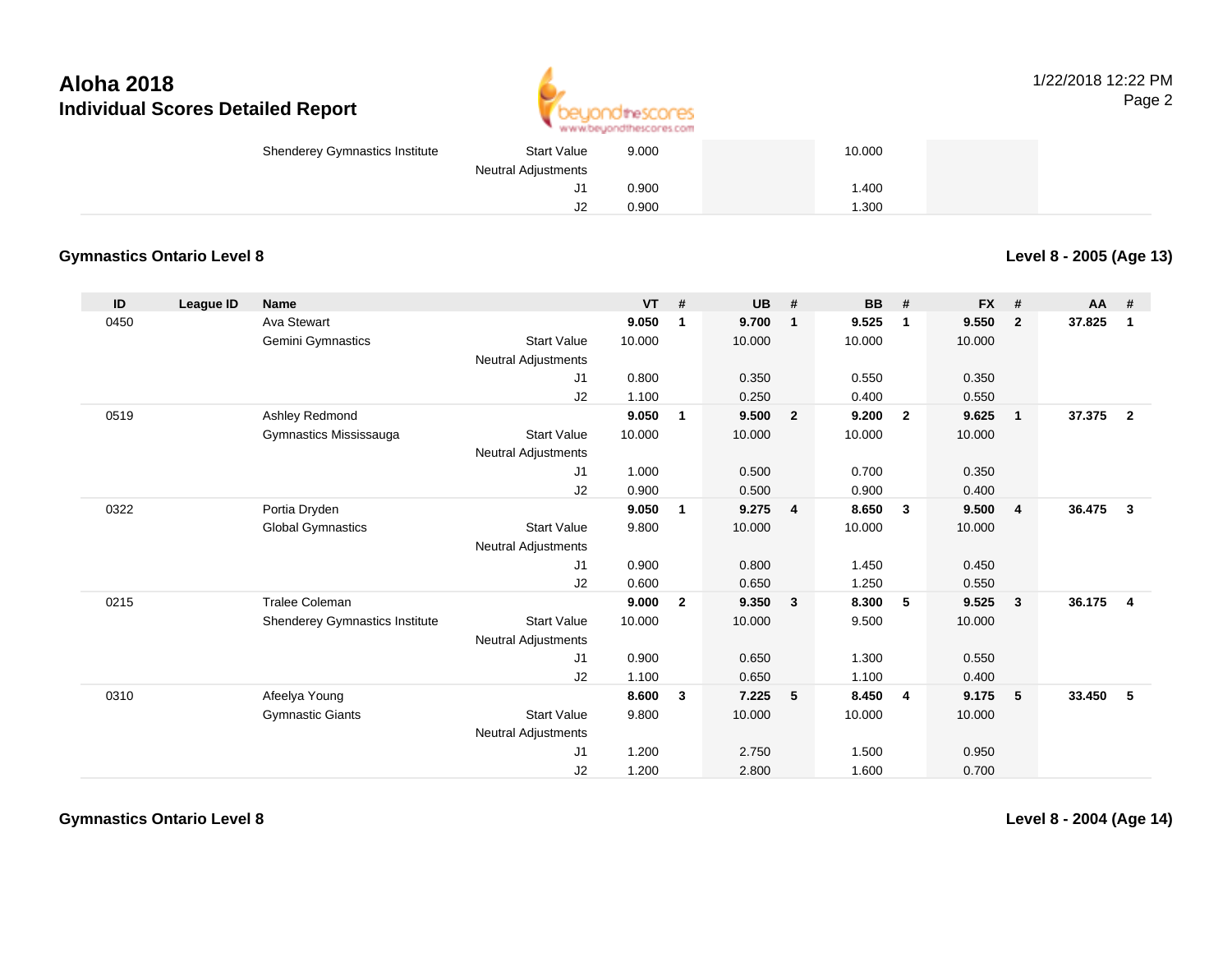

| ID   | League ID | Name                            |                            | $VT$ # |                | <b>UB</b> | #              | <b>BB</b> | #                       | <b>FX</b> | #              | <b>AA</b> | #              |
|------|-----------|---------------------------------|----------------------------|--------|----------------|-----------|----------------|-----------|-------------------------|-----------|----------------|-----------|----------------|
| 0351 |           | Keilah Hagleitner               |                            | 9.200  | 1              | 9.475     | $\mathbf{2}$   | 9.100     | -1                      | 9.575     | $\mathbf 1$    | 37.350    | $\mathbf 1$    |
|      |           | Markham Gymnastics Club         | <b>Start Value</b>         | 10.000 |                | 10.000    |                | 10.000    |                         | 10.000    |                |           |                |
|      |           |                                 | <b>Neutral Adjustments</b> |        |                |           |                |           |                         |           |                |           |                |
|      |           |                                 | J <sub>1</sub>             | 0.900  |                | 0.550     |                | 0.800     |                         | 0.350     |                |           |                |
|      |           |                                 | J2                         | 0.700  |                | 0.500     |                | 1.000     |                         | 0.500     |                |           |                |
| 0515 |           | Emma Pimentel                   |                            | 9.000  | $\overline{2}$ | 9.325     | $\mathbf{3}$   | 8.800     | $\mathbf{3}$            | 9.475     | - 3            | 36.600    | $\overline{2}$ |
|      |           | Gymnastics Mississauga          | <b>Start Value</b>         | 10.000 |                | 10.000    |                | 10.000    |                         | 10.000    |                |           |                |
|      |           |                                 | <b>Neutral Adjustments</b> |        |                |           |                |           |                         |           |                |           |                |
|      |           |                                 | J <sub>1</sub>             | 1.000  |                | 0.650     |                | 1.050     |                         | 0.450     |                |           |                |
|      |           |                                 | J2                         | 1.000  |                | 0.700     |                | 1.350     |                         | 0.600     |                |           |                |
| 0612 |           | Jordan Duff                     |                            | 8.600  | 3              | 9.575     | $\mathbf{1}$   | 8.875     | $\overline{\mathbf{2}}$ | 9.350     | -4             | 36.400    | 3              |
|      |           | Gymnastics Mississauga          | <b>Start Value</b>         | 9.800  |                | 10.000    |                | 10.000    |                         | 10.000    |                |           |                |
|      |           |                                 | <b>Neutral Adjustments</b> |        |                |           |                |           |                         |           |                |           |                |
|      |           |                                 | J <sub>1</sub>             | 1.300  |                | 0.400     |                | 1.200     |                         | 0.700     |                |           |                |
|      |           |                                 | J2                         | 1.100  |                | 0.450     |                | 1.050     |                         | 0.600     |                |           |                |
| 0080 |           | Wren Picco                      |                            | 8.000  | 4              | 8.550     | $\overline{4}$ | 8.600     | 4                       | 9.525     | $\overline{2}$ | 34.675    | 4              |
|      |           | <b>Alliston Gymnastics Club</b> | <b>Start Value</b>         | 9.000  |                | 10.000    |                | 10.000    |                         | 10.000    |                |           |                |
|      |           |                                 | Neutral Adjustments        |        |                |           |                |           |                         |           |                |           |                |
|      |           |                                 | J <sub>1</sub>             | 1.100  |                | 1.400     |                | 1.300     |                         | 0.500     |                |           |                |
|      |           |                                 | J2                         | 0.900  |                | 1.500     |                | 1.500     |                         | 0.450     |                |           |                |

### **Gymnastics Ontario Level 8**

**Level 8 - 2003 (Age 15)**

| ID   | League ID | Name                           |                            | $VT$ #  |    | <b>UB</b> | #   | <b>BB</b> | #                       | <b>FX</b> | #  | $AA$ # |                         |
|------|-----------|--------------------------------|----------------------------|---------|----|-----------|-----|-----------|-------------------------|-----------|----|--------|-------------------------|
| 0318 |           | Maya Kerr                      |                            | 9.150   | 3  | 9.225     | - 1 | 8.925     | $\overline{\mathbf{2}}$ | 9.675     | -1 | 36.975 |                         |
|      |           | <b>Global Gymnastics</b>       | <b>Start Value</b>         | 10.000  |    | 10.000    |     | 10.000    |                         | 10.000    |    |        |                         |
|      |           |                                | <b>Neutral Adjustments</b> |         |    |           |     |           |                         |           |    |        |                         |
|      |           |                                | J1                         | 0.800   |    | 0.750     |     | 1.050     |                         | 0.300     |    |        |                         |
|      |           |                                | J2                         | 0.900   |    | 0.800     |     | 1.100     |                         | 0.350     |    |        |                         |
| 0223 |           | Jessica French                 |                            | 9.350   | -1 | 9.200 2   |     | 8.375     | 5                       | 9.400     | 4  | 36.325 | $\overline{\mathbf{2}}$ |
|      |           | <b>Synergy Gymnastics</b>      | <b>Start Value</b>         | 10.000  |    | 10.000    |     | 9.500     |                         | 10.000    |    |        |                         |
|      |           |                                | <b>Neutral Adjustments</b> |         |    |           |     |           |                         |           |    |        |                         |
|      |           |                                | J <sub>1</sub>             | 0.700   |    | 0.750     |     | 1.050     |                         | 0.650     |    |        |                         |
|      |           |                                | J2                         | 0.600   |    | 0.850     |     | 1.200     |                         | 0.550     |    |        |                         |
| 0002 |           | Lynden Albert                  |                            | 8.950 4 |    | 8.575 5   |     | 8.625     | $\overline{\mathbf{3}}$ | 9.375     | 5  | 35.525 | 3                       |
|      |           | <b>Pulsars Gymnastics Club</b> | <b>Start Value</b>         | 10.000  |    | 10.000    |     | 10.000    |                         | 10.000    |    |        |                         |
|      |           |                                | <b>Neutral Adjustments</b> |         |    |           |     |           |                         |           |    |        |                         |
|      |           |                                | J1                         | 1.100   |    | 1.400     |     | 1.400     |                         | 0.700     |    |        |                         |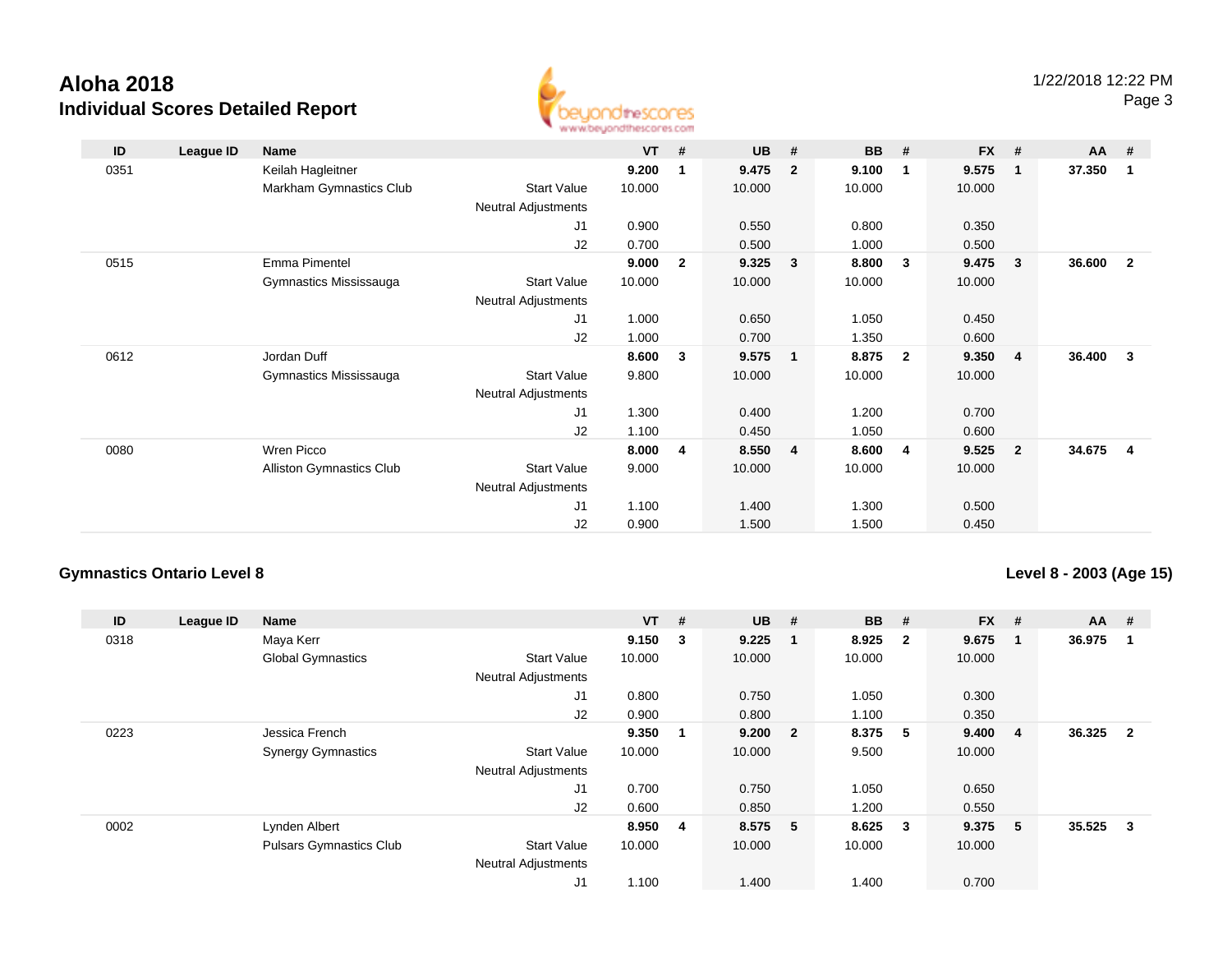

|      |                          | J2                         | 1.000  |                | 1.450  |                | 1.350  |                | 0.550  |                |        |                |
|------|--------------------------|----------------------------|--------|----------------|--------|----------------|--------|----------------|--------|----------------|--------|----------------|
| 0349 | <b>Catherine Sing</b>    |                            | 9.150  | 3              | 9.025  | $\mathbf{3}$   | 7.700  | 6              | 9.650  | $\overline{2}$ | 35.525 | $\mathbf{3}$   |
|      | Markham Gymnastics Club  | <b>Start Value</b>         | 10.000 |                | 9.500  |                | 10.000 |                | 10.000 |                |        |                |
|      |                          | Neutral Adjustments        |        |                |        |                |        |                |        |                |        |                |
|      |                          | J1                         | 0.700  |                | 0.500  |                | 2.300  |                | 0.350  |                |        |                |
|      |                          | J2                         | 1.000  |                | 0.450  |                | 2.300  |                | 0.350  |                |        |                |
| 0528 | Liana Spano              |                            | 8.850  | 5              | 8.925  | $\overline{4}$ | 8.425  | $\overline{4}$ | 9.150  | $\overline{7}$ | 35.350 | $\overline{4}$ |
|      | Gymnastics Mississauga   | <b>Start Value</b>         | 9.800  |                | 10.000 |                | 10.000 |                | 9.700  |                |        |                |
|      |                          | Neutral Adjustments        |        |                |        |                |        |                |        |                |        |                |
|      |                          | J1                         | 1.000  |                | 1.050  |                | 1.650  |                | 0.500  |                |        |                |
|      |                          | J2                         | 0.900  |                | 1.100  |                | 1.500  |                | 0.600  |                |        |                |
| 0526 | Kaila Simon              |                            | 8.100  | $\overline{7}$ | 8.450  | 6              | 7.500  | $\overline{7}$ | 9.250  | 6              | 33.300 | 5              |
|      | Gymnastics Mississauga   | <b>Start Value</b>         | 9.000  |                | 10.000 |                | 9.500  |                | 10.000 |                |        |                |
|      |                          | <b>Neutral Adjustments</b> |        |                |        |                |        |                |        |                |        |                |
|      |                          | J1                         | 0.900  |                | 1.650  |                | 1.900  |                | 0.850  |                |        |                |
|      |                          | J2                         | 0.900  |                | 1.450  |                | 2.100  |                | 0.650  |                |        |                |
| 0320 | Mikayla Wolfe            |                            | 9.300  | $\overline{2}$ | 3.050  | $\overline{7}$ | 9.175  | $\overline{1}$ | 9.475  | $\mathbf{3}$   | 31.000 | 6              |
|      | <b>Global Gymnastics</b> | <b>Start Value</b>         | 10.000 |                | 7.100  |                | 10.000 |                | 10.000 |                |        |                |
|      |                          | <b>Neutral Adjustments</b> |        |                |        |                |        |                |        |                |        |                |
|      |                          | J1                         | 0.600  |                | 4.000  |                | 0.750  |                | 0.500  |                |        |                |
|      |                          | J2                         | 0.800  |                | 4.100  |                | 0.900  |                | 0.550  |                |        |                |
| 0352 | Allyson Chung            |                            | 8.350  | 6              |        |                |        |                | 9.400  | $\overline{4}$ | 17.750 | $\overline{7}$ |
|      | Markham Gymnastics Club  | <b>Start Value</b>         | 9.000  |                |        |                |        |                | 10.000 |                |        |                |
|      |                          | <b>Neutral Adjustments</b> |        |                |        |                |        |                |        |                |        |                |
|      |                          | J1                         | 0.700  |                |        |                |        |                | 0.600  |                |        |                |
|      |                          | J2                         | 0.600  |                |        |                |        |                | 0.600  |                |        |                |
|      |                          |                            |        |                |        |                |        |                |        |                |        |                |

### **Gymnastics Ontario Level 8**

**Level 8 - 2002 & Earlier (Age 16+)**

| ID   | League ID | <b>Name</b>                     |                            | $VT$ # |                         | <b>UB</b> | - # | <b>BB</b> | -#                      | <b>FX</b> | -# | <b>AA</b> | #  |
|------|-----------|---------------------------------|----------------------------|--------|-------------------------|-----------|-----|-----------|-------------------------|-----------|----|-----------|----|
| 0079 |           | Jocelyn Ruhl                    |                            | 9.150  |                         | $9.175$ 2 |     | 8.375     | - 5                     | 9.500     |    | 36.200    |    |
|      |           | <b>Alliston Gymnastics Club</b> | <b>Start Value</b>         | 10.000 |                         |           |     | 10.000    |                         | 10.000    |    |           |    |
|      |           |                                 | <b>Neutral Adjustments</b> |        |                         | 10.000    |     |           |                         |           |    |           |    |
|      |           |                                 | J1                         | 0.800  |                         | 0.800     |     | 1.600     |                         | 0.500     |    |           |    |
|      |           |                                 | J2                         | 0.900  |                         | 0.850     |     | 1.650     |                         | 0.500     |    |           |    |
| 0350 |           | Sandra Zeni                     |                            | 9.100  | $\overline{\mathbf{2}}$ | 8.800     | - 4 | 8.975     | $\overline{\mathbf{2}}$ | 9.225     | -5 | 36.100    | -2 |
|      |           | Markham Gymnastics Club         | <b>Start Value</b>         | 10.000 |                         | 10.000    |     | 10.000    |                         | 10.000    |    |           |    |
|      |           |                                 | <b>Neutral Adjustments</b> |        |                         |           |     |           |                         |           |    |           |    |
|      |           |                                 | J1                         | 1.000  |                         | 1.300     |     | 0.950     |                         | 0.900     |    |           |    |